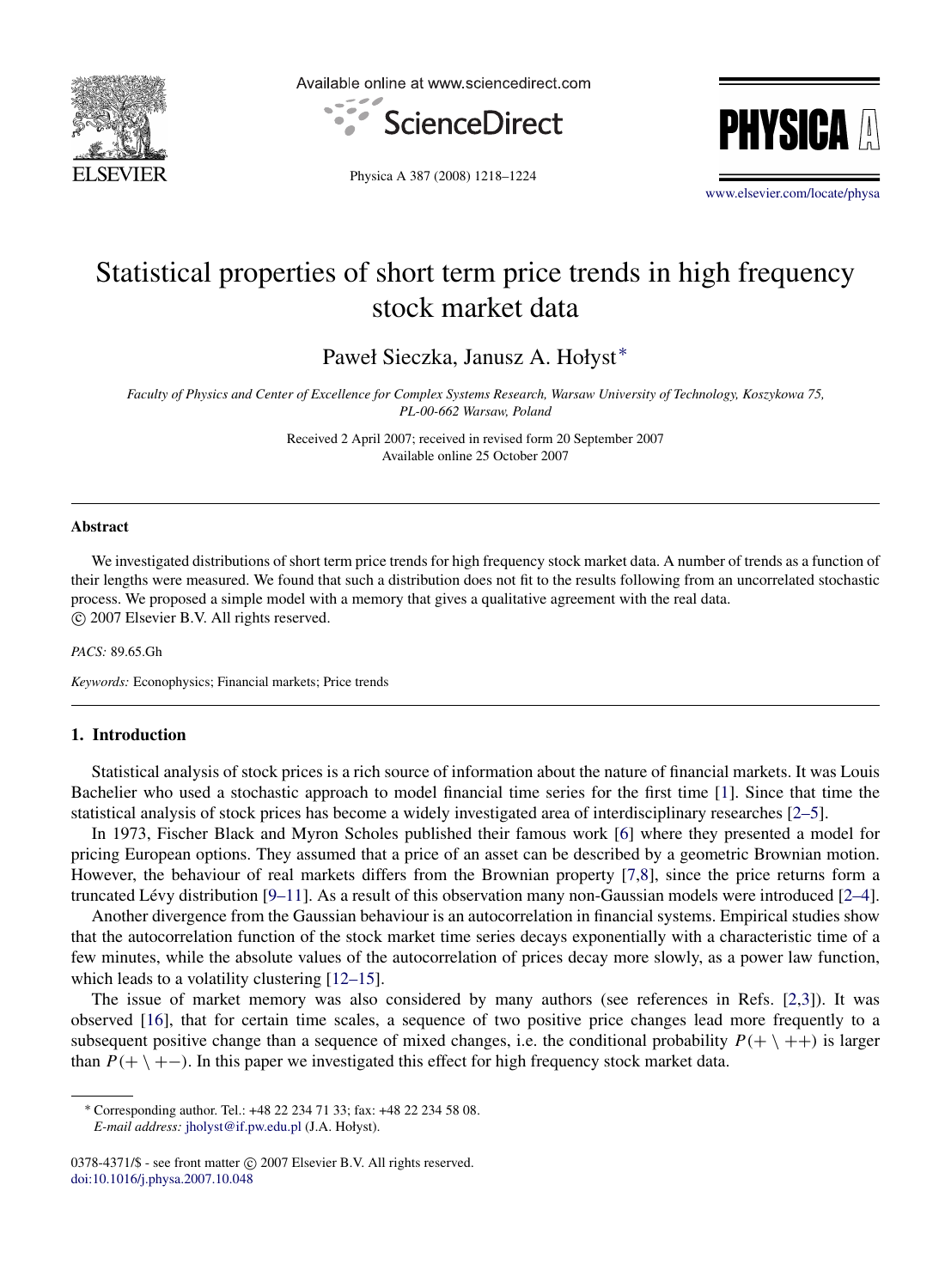<span id="page-1-1"></span>

Fig. 1. Distribution  $N(l)$  for uptrends (a) and downtrends (b) for the WIG20 index between the 13th June 2003 and the 3rd November 2006. Data are sampled every 15 s (circles), and were compared to uncorrelated process (line) Eq. [\(1\).](#page-1-0)

### 2. Empirical data

Let us consider short term price trends for high frequency stock market data. By *short term uptrend/downtrend* we mean such a sequence of prices that a price is larger/smaller than the preceding one (see below for a more precise definition).

First, having a time series  $Y_t$ , which is in our case a history of a stock price or a market index, we build a series of variables  $s_t$  in the following way:

- $s_t = 1$  if  $Y_t > Y_{t-1}$ ,
- $s_t = -1$  if  $Y_t < Y_{t-1}$ ,
- $s_t = s_{t-1}$  if  $Y_t = Y_{t-1}$ .

A positive value of the variable  $s_t$  means that at time *t* the price  $Y_t$  did not decrease, and similarly a negative value means that the price did not increase.

In a series  $s_t$  we can distinguish subseries of identical values. For  $a < b$  and  $s_a = s_b = s$ ,  $S(a, b, s)$  is such a subseries if and only if  $\forall_{c \in (a,b)} s_c = s$ . Subseries  $S(a, b, s)$  can be identified with an uptrend lasting from  $t = a$  till *t* = *b* for *s* = 1, and with a downtrend for *s* = −1. The length *l* of such an uptrend/downtrend is equal to *b* − *a* + 1. Let us mention that a subseries of a length *l* includes two subseries of length *l* − 1, three subseries of length *l* − 2 etc.

Let  $N(l)$  be a number of subseries of a length *l* with a fixed *s* in a series  $s_1, \ldots, s_M$ . If  $s_t$  were generated by an uncorrelated discrete stochastic process with a probability  $P(s_t = 1) = p$ , then the expected value of  $N(l)$  would be equal to:

<span id="page-1-0"></span>
$$
N(l) = (M - l + 1)p^{l},
$$
\n(1)

where *M* is a number of all elements in the basic series. Similarly the expected value of downtrend series of length *l* is  $N(l) = (M - l + 1)(1 - p)^l$ .

We have measured the distribution *N*(*l*) for real market data and the same distribution for the corresponding uncorrelated process. [Fig. 1](#page-1-1) presents this distribution for the WIG20 index of Warsaw Stock Exchange (WSE) between the 13th June 2003 and the 3rd November 2006, and the distribution for the corresponding uncorrelated process. The results show a significant difference between the real data and the uncorrelated model. If variables  $s_t$ were uncorrelated, there would not be subseries longer than 25 ticks. In fact, subseries even longer than 100 ticks are present. The trends last for about 30 minutes. There are far more such trends than it would be if the process were uncorrelated. The distribution  $N(l)$  was also calculated for particular stocks from WSE, NYSE and NASDAQ [\(Fig. 2\)](#page--1-9). The stocks from WSE were: Bioton between the 31st March 2005 and the 3rd November 2006, and TPSA between the 17th November 2000 and the 3rd November 2006. The stock from NYSE was Apple, and the stock from NASDAQ was Intel, both between the 4th January 1999 and the 29th December 2000. For the index WIG20 trend periods were measured in real time, but for the stocks they were measured in a transaction time (see Section [4\)](#page--1-10).

The observed difference between the uncorrelated model and the real markets is due to the strong autocorrelations in the process *s<sup>t</sup>* . It is only seen in high frequency data. Choosing every *n*th element of the series *s<sup>t</sup>* weakens